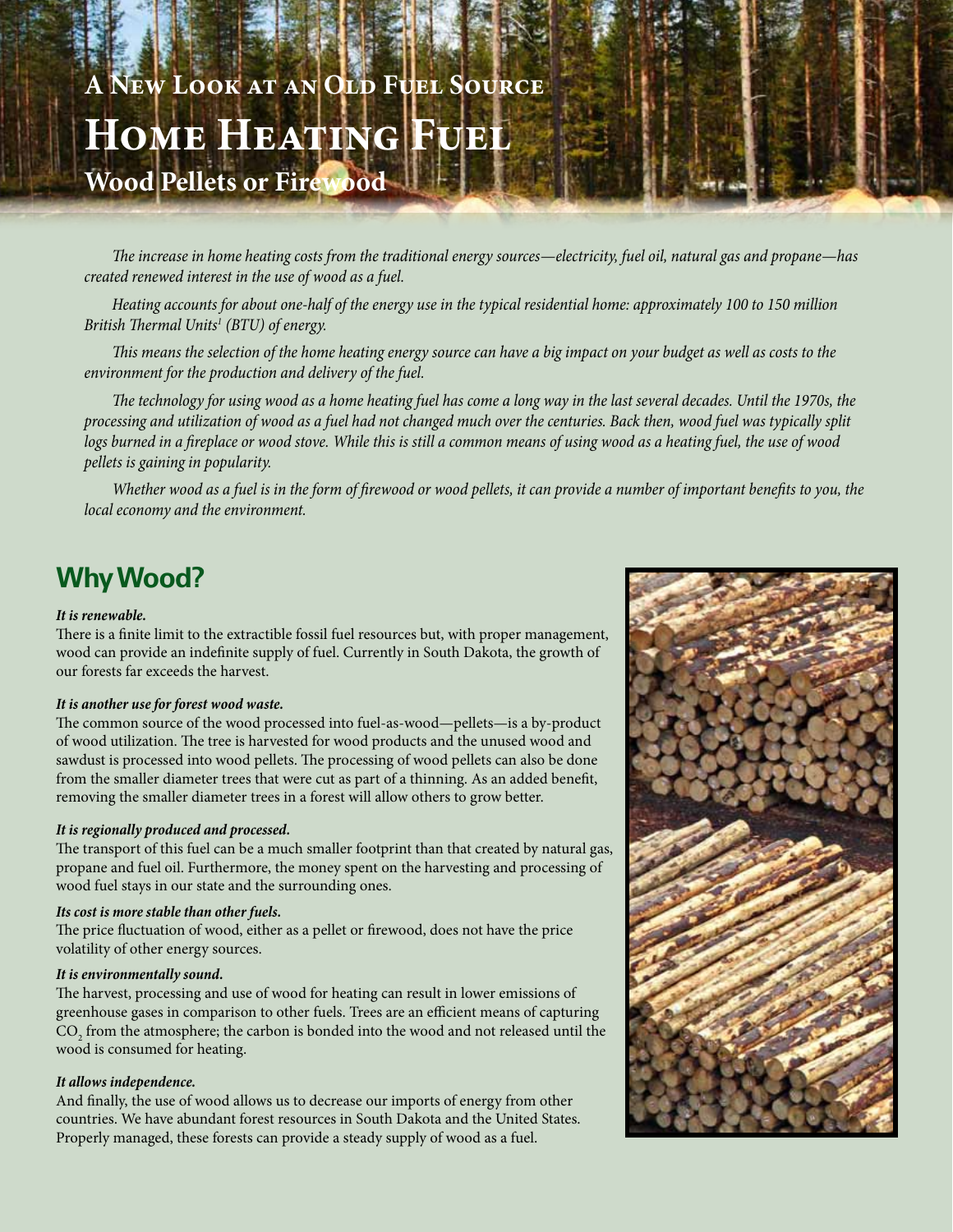## **Wood Pellets as a heating fuel**

Wood fuel is typically thought of as a fireplace or wood stove that burns split logs. Times have changed and pellet stoves are beginning to dominate the wood-as-fuel market. Today, more than one-half million homes in the United States use wood biomass pellets for their heating source, either as the primary source or as a supplemental source.

#### *Wood Pellets*

Pellets are compressed and dried wood biomass. The biomass can come from the waste wood at the mills (sawdust, for example). This wood is dried to a moisture content of 5% to 10% and has a heating value of about 8,200 BTU/pound or 16.5 million BTU/ton. The end product is a lowmoisture fuel that is energy efficient and has low emissions.

#### *Pellet Stoves*

Pellet stoves are most commonly used as zone heating, meaning the heat is directly produced in a room. But wood biomass can also be used as a furnace or boiler in a centralized heating system. The stoves or furnaces can be automated with a bin that holds the pellets. Pellets are commonly available in 40-pound bags throughout the state.

Pellet stoves can be highly efficient and emit less particulate matter than wood stoves. The U.S. Environmental Protection

Agency (EPA) certifies stoves that meet or exceed their requirements for emission reduction.

### **Pros and Cons of wood pellets**

While pellet stoves can be easy to operate and can reduce energy costs, there are also some other considerations to keep in mind.

- Pellet stoves require electricity to operate the stoker. The power requirements are low, but if you lose electrical service in a storm, you'll need to have a battery backup system to keep the stove operating.
- The stoves also require cleaning and maintenance to keep the exhaust tube clean. Ash must be cleaned out of the stove. However, the ash production and cleaning requirements are far less than those of a stove that burns firewood.
- Pellets should be stored in a dry environment. If the pellets become wet, they can expand and become useless.
- At current prices and heating efficiency of the average stove or furnace, pellets are comparable to natural gas in cost and about half the cost of heating from propane, fuel oil or electricity.

## **Seasoned Firewood as a heating fuel**

One in four homes in South Dakota has a fireplace or woodstove, though about one out of six actually use them. The typical home uses wood as a back-up source of heat or burns for pleasure rather than as the primary source of heat or cooking. Most fireplaces are for show, not heating.

 If wood is being used to heat the home, wood stoves or furnaces are the better option.

The new stoves and furnaces are designed to meet the EPA regulations to increase efficiency and reduce emissions. Wood stoves that meet these EPA emission limits will have a certification label.

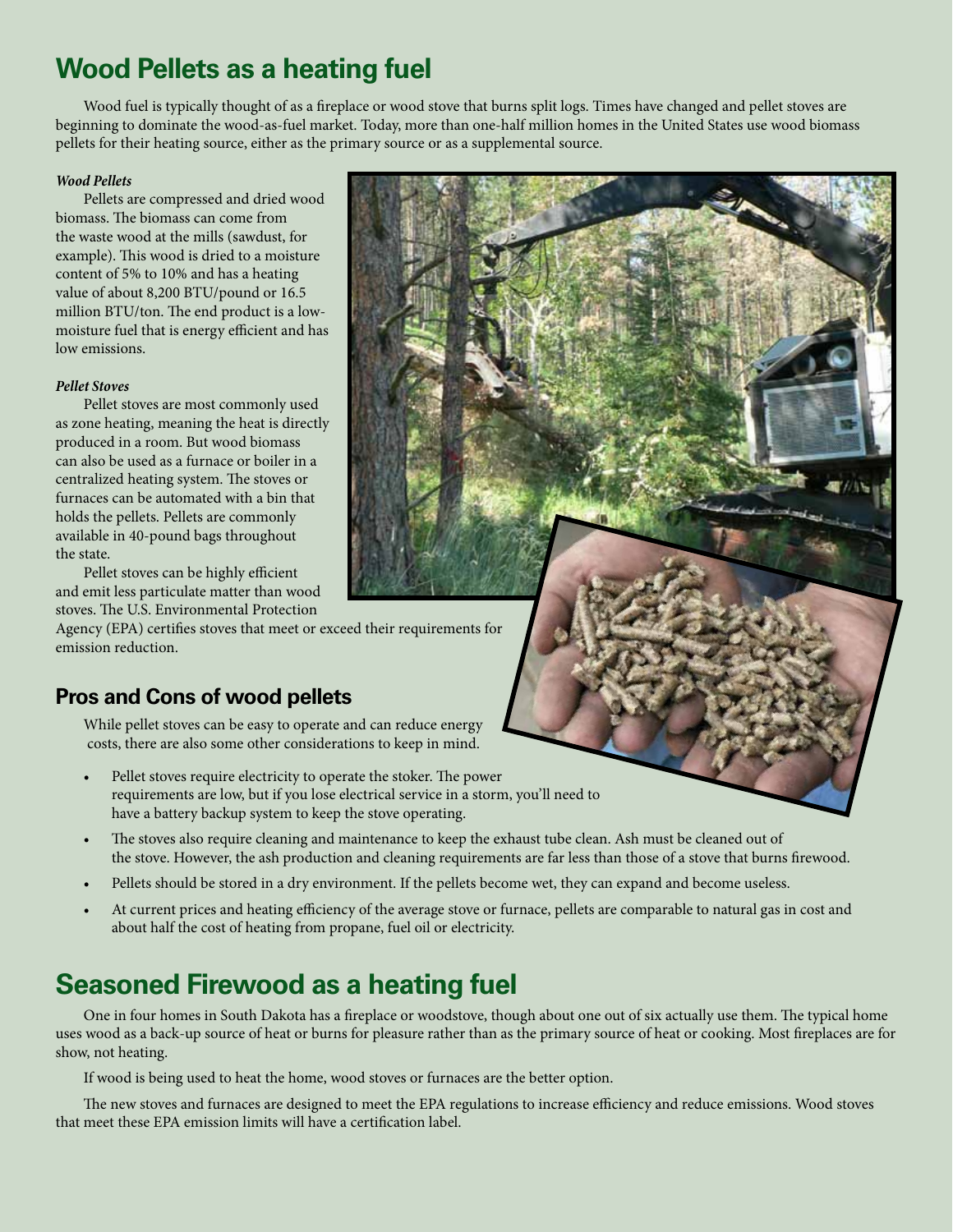## **Pros and Cons of seasoned firewood**

- Stoves and furnaces that burn firewood may increase the cost of insuring the home against fires. Check with your insurance agent before installing a stove to determine any requirements or limitations.
- You should also check to determine any local building codes for the use of wood.
- Chimneys need to be inspected and cleaned annually to reduce the possibility of a fire.
- The wood must be carried and placed into the stove; there are no automated feeders as is common with pellet stoves.
- Wood stove or furnaces generally burn small logs or even cordwood.
- Not all wood is the same in regard to heating value. You may have added expense in locating the best seasoned firewood for your stove or furnace.
- Operating costs of these stoves, however, can be much less expensive as the wood can often be obtained locally. You can save even more if you split the wood yourself.

## **Tips for buying seasoned firewood**

 The average home burns about 1.35 cords per year. In South Dakota, the most common wood we burn is ash, about 22,000 cords a year, followed by elm at 18,600 cords and cottonwood at 15,000 cords. We also burn about 15,000 cords of pine annually. You can find advertisements offering firewood anywhere from \$100 to \$300 or more a load, but a few things determine the true value in terms of heating:

- How is the load measured?
- Is the wood seasoned?
- What is the species of wood?

## **Buy firewood by the cord (or as a fraction of a cord)**

When you buy firewood by the cord, you are purchasing a known quantity of wood. If you buy by the pick-up load or face cord, you are getting a range of possibilities and it will be difficult to make comparisons among sellers. A pick-up load may sound like the better bargain since it is cheaper, but keep in mind: you are getting about three to five times the amount of wood when you purchase a cord.

A cord is a stack of wood 4-ft. wide, 4-ft. high and 8-ft. long, containing 128 cubic feet of space and about 70 to 80 cubic feet of solid wood.

Most pick-ups with a 6-ft. bed hold about one-fourth or one-fifth of a cord while an 8-ft. bed may hold one-third of a cord. A face cord usually contains about one-fourth to onethird of a cord, but this can vary among sellers. You can find pick-up loads of wood being advertised for around \$100, while a cord may cost \$300 or even more depending upon the species.



## **Buy seasoned firewood**

This is wood that has been split and stored off the ground and protected from the elements for about nine months. After this time, it will have a moisture content of less than 28% so it should burn long and hot rather than steam and smoke in the fireplace.